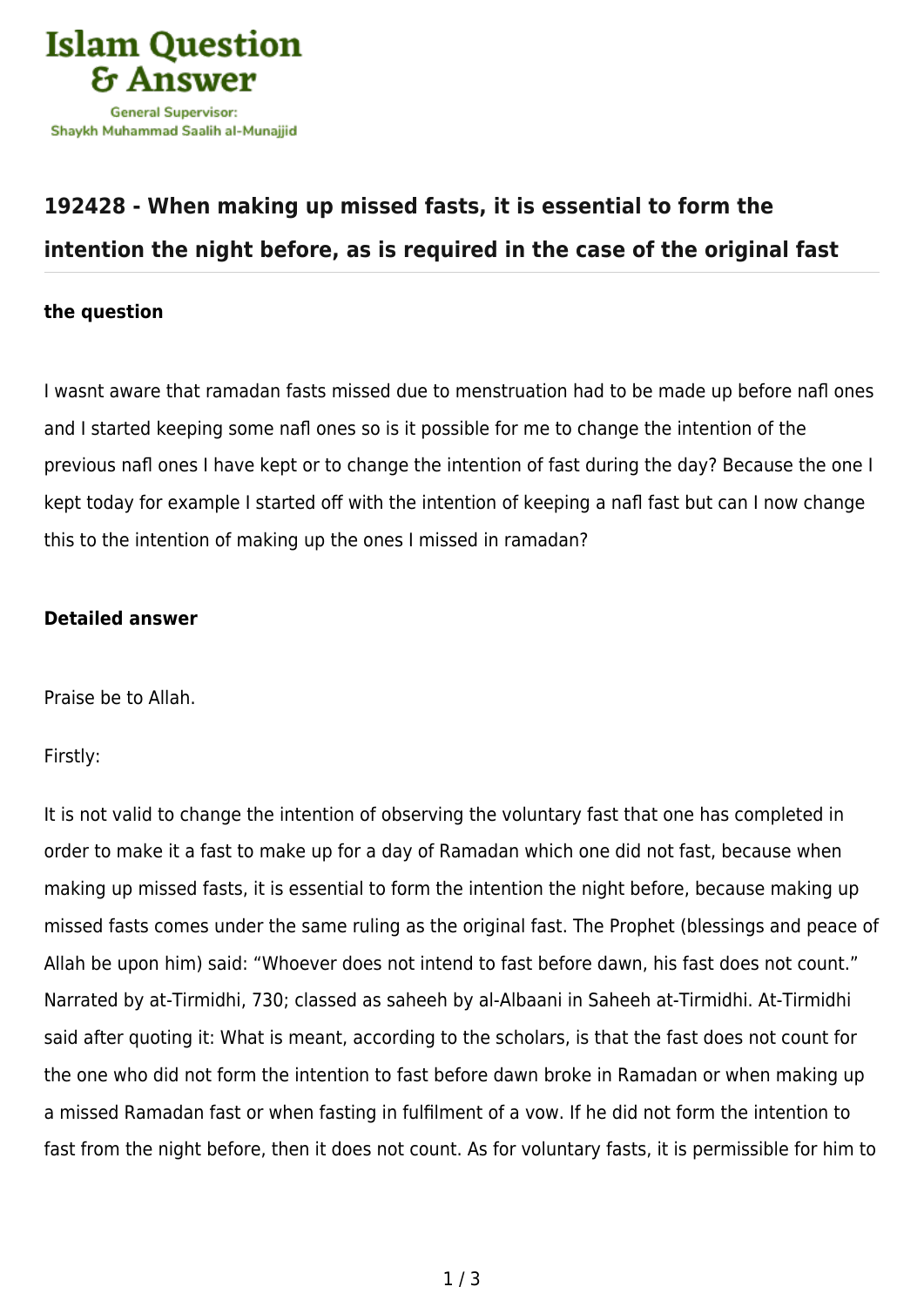

form the intention after dawn breaks. This is the view of ash-Shaafa'i, Ahmad and Ishaaq. End quote.

an-Nawawi (may Allah have mercy on him) said:

A Ramadan fast or making up a fast or an expiatory fast or a fast offered as fidyat al-Hajj (compensation for mistakes in Hajj) or other obligatory fasts are not valid if the intention is made during the day. There is no difference of opinion on this matter.

End quote from al-Majmoo', 6/289

See: al-Mughni by Ibn Qudaamah, 3/26

That is because changing the intention after finishing an act of worship does not have any impact.

As-Suyooti (may Allah have mercy on him) said in al-Ashbaah wa'n-Nazaa'ir, p. 37:

If a person intends to end his prayer after completing it, that does not render it invalid, according to scholarly consensus. The same applies to all other acts of worship. End quote.

So the fast that was done with the intention of observing a voluntary fast cannot count as a fast observed to make up for (a missed obligatory fast).

And because if he started observing it as a voluntary fast, then he decided during the day to change it into a fast observed to make up for (a missed obligatory fast), then he would have fasted part of that obligatory day on the basis that it was voluntary, so it cannot make up for an obligatory fast, because actions are but by intentions, and he fasted part of the day with the intention of it being voluntary.

And because he changed the intention from a general fast to a specific fast, and that is not valid.